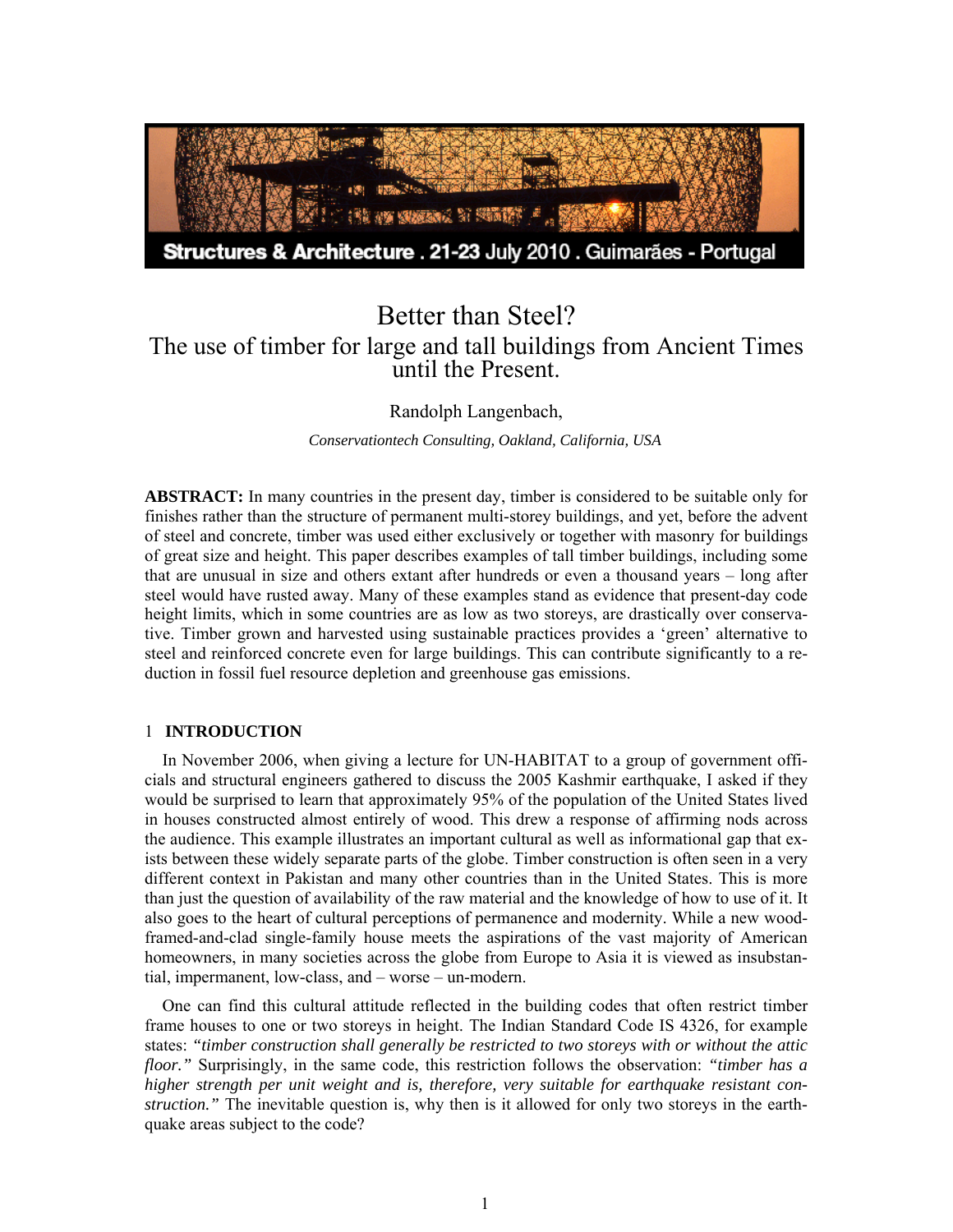In India, a house considered by society and government as solid and permanent is called a *"pucca"* house. When a *pucca* house is described by people or referenced in newspapers or government reports, it is always described or assumed to be constructed of reinforced concrete, concrete block, and/or fired brick. When timber is found in *pucca* houses, its use is limited to joists and rafters to support the floors and roofs, for which, of course, it is particularly well suited.



Figure 1: Seven-story timber frame Himeji Castle, Japan, 1608AD, overlaid with photo of model of interior timber frame structure. *Photos and overlay © Randolph Langenbach.*

An earthquake, however, can turn this vision of the strength of a masonry or reinforced concrete *pucca* house on its head. The lighter and seemingly weaker wood houses, even when their frames are infilled with masonry, have often demonstrated a greater resistance to collapse in earthquakes than those of masonry, and concrete. This is especially found to be true near the epicenters of particularly large earthquakes. For example, In the 1999 earthquakes in Turkey, the 2001 earthquake in Gujarat, India, and the 2005 earthquake affecting both Pakistan and Indian Administered Kashmir, the seemingly weaker timber and masonry infill frame houses generally performed far better as a class than did those constructed of reinforced concrete.

"Better than steel?" Of course this question presumes also the question "better for what?" There are two aspects of the use of these materials for building construction where wood is indisputably better. One is responsive to the more recent concern over resource depletion and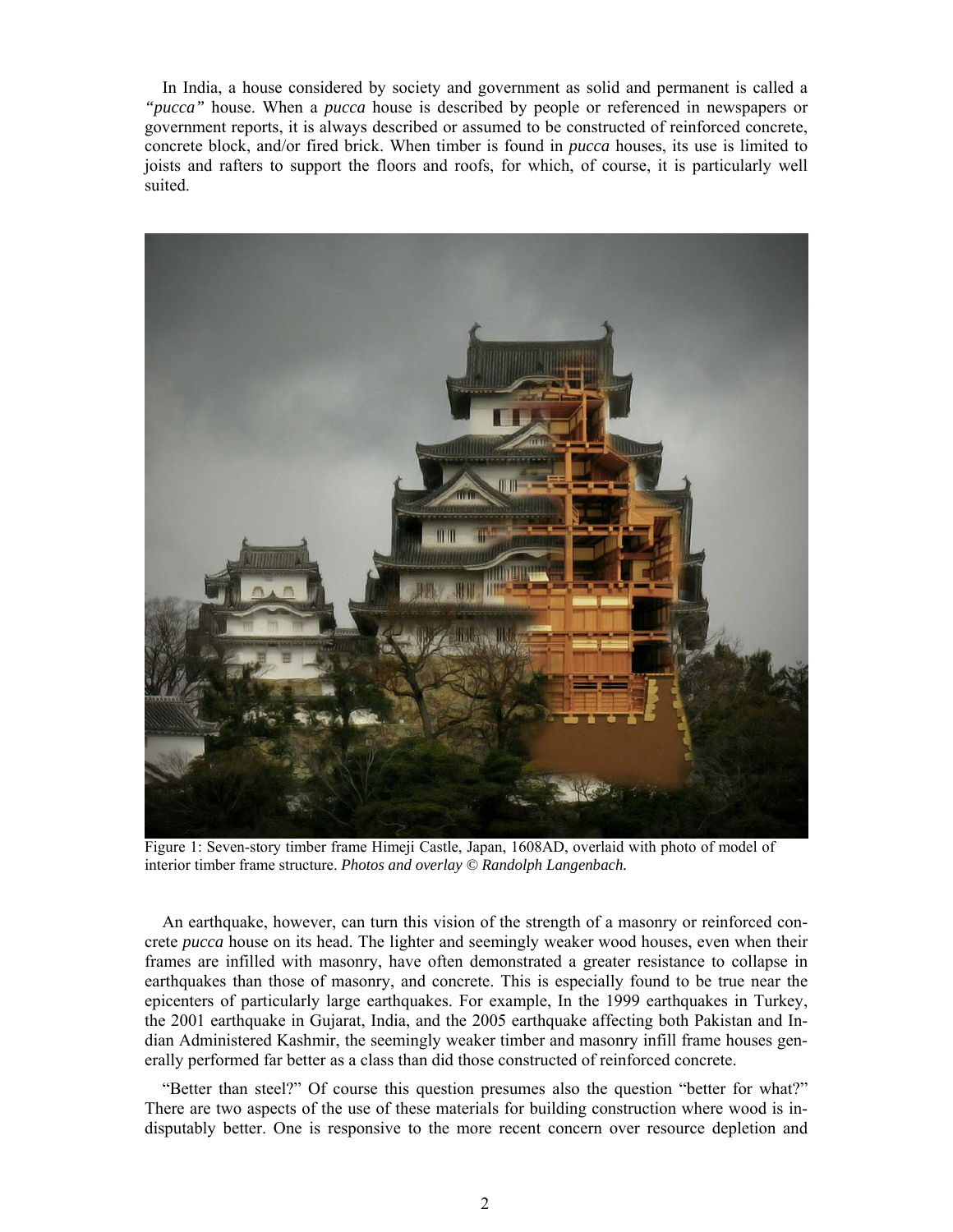global warming – which is that, with proper forest protection and stewardship, wood is a renewable resource that has negligible impact on the use of fossil fuels in its processing compared to concrete and steel. It also sequesters C02 so long as it is protected from fire and decay. The other is that woodworking is a craft that is widely accessible to people in all walks of life. This second aspect is particularly significant. As we focus on the lives and livelihoods of people in rural areas and marginal economies, it is important to recognize that requirements to use industrially produced products such as steel or steel reinforced concrete can cause further impoverishment, rather than an improvement in the quality of life. First, however, some of the cultural attitudes that affect the acceptance of wood construction, particularly for large multi-story buildings, must be addressed.

#### 2 **TIMBER CONSTRUCTION AS AN ACADEMIC DISCIPLINE**

For those who live in North America, carpentry and wood construction may seem as common as breakfast cereal. In the United States, manual arts classes, often called "shop class" in the United States, at least used to be ubiquitous in middle and high schools nationwide. (Sadly, it has increasingly been eliminated in favor of computer classes, a remarkably short-sighted change in educational priorities.) This educational interest in woodworking, or what is left of it, is mostly limited to younger students. Only a small minority of those entering graduate programs in structural engineering and materials science choose to specialize in timber. This has been true even in the United States and Canada, where over 95% of the population lives in wood houses. For example, at the University of California, Berkeley, the woodworking shop originally included in the Graduate School of Environmental Design building is no longer used, and the renowned Forest Products Laboratory that had been connected to the engineering and building science departments was unceremoniously shuttered in July 2003 in a cost-cutting move.

In most of the rest of the world, this situation is even more extreme. In Germany for example, only 14% of all single family houses and negligible numbers of other buildings are constructed of timber (Betz 2006). Finding students who are studying more than the introductory basics in wood construction technology or engineering is extremely rare, as reinforced concrete rules the day. Those students who do have an interest in timber construction are often forced to pursue their interests on the side – more as a hobby than as a course of study. In large parts of China, timber used to be in common use for buildings, and for more than a thousand years timber pagodas were constructed so tall that one of which has survived to this day for almost one thousand years is still the world's tallest multi-story timber building (see below). (Frank Lam, 2008) Today, wood construction has been almost entirely displaced by concrete and masonry, even in smaller settlements because of a ten-year logging moratorium which began in 1998 because of the rapid depletion of timber resources. This radical action was precipitated by a series of massive floods exacerbated by destructive logging throughout the nation's forests in the previous decades. (pulpmillwatch.org, n/d) With the disappearance of timber from the marketplace, engineering education shifted to masonry, steel and concrete, never to return to wood, which has increasingly given the public an impression that wood is an inferior and obsolete structural material. (Frank Lam, 2008)

#### 3 **FIRE!**

The question is often raised: "Does not the risk of fire make wooden houses impractical?" Urban history in many cities has been shaped by conflagrations, but the death toll for all except the war-induced firestorms has been significantly less than that suffered from the earthquakecollapse of reinforced concrete buildings – even over the last decade in India, Pakistan, Turkey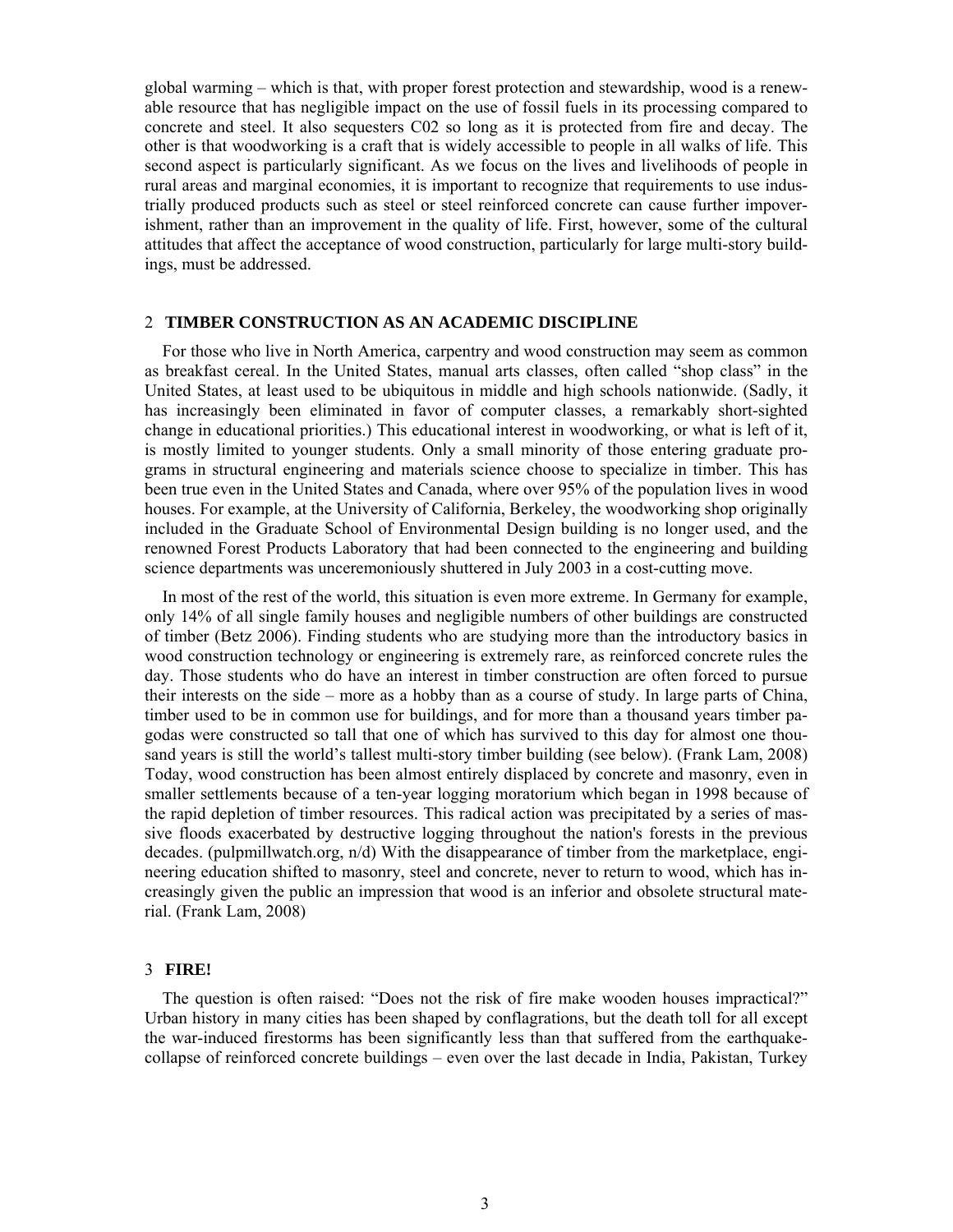and other countries.<sup>1</sup> Of course, fire risks do demand our attention. But consider, for example, the irony that the fire that was started by the 1906 earthquake in San Francisco destroyed or burned out almost all of the brick, stone, and steel "fireproof" buildings in the city center, while most of the residential neighborhoods which consisting of 100% wooden Victorian houses survived intact. The city is now famous for these rows upon rows of wood frame Victorians.

This is not to say that the wooden houses somehow suddenly became fire-resistant; only that in the lottery of luck that surrounds every major disaster, the best efforts at both earthquake and fire protection can come to naught if all vulnerabilities are not addressed, such as disaster proofing of the water mains, the availability of fire-fighting equipment, and the proper training of the firefighters including the volunteers and military personnel who would be called upon in the event of a conflagration. In 1906, this was notably lacking. For example, when gun powder was used in lieu of dynamite to blow up buildings to create a firebreak, it only caused the fire to spread faster.



Figure 2&3: *Left:* Himeji Castle, Japan. A small fire extinguisher is visible in this all-timber structure. *Right:* Interior of the top floor of a ca. 1835 textile mill with "slow-burning" construction and brick walls, Amoskeag Mills, Manchester, N.H., USA photographed in 1968. *Photos © Randolph Langenbach.* 

Fire? Earthquakes? Does one risk tend to be increased when the other is reduced? Why continue to build in wood in San Francisco when the city has burned down once already? Can timber construction once again find a role to play in the Istanbul where now millions of people live in very vulnerable concrete buildings? In the world to come – with the depletion of nonrenewable resources including fossil fuels, timber may actually assume an ever increasing importance – even for urban multi-story buildings. Over past millennia, stone, timber and unfired earth have been our principal building materials. They all share two important features – they are abundant and require very little energy to be processed into building materials. Timber is also renewable and kilogram for kilogram, it is one of the strongest building materials available.

Like steel, wood is strong in compression, tension and bending. During the early Industrial Revolution in the United States, for example, the earliest great textile factories in New England were constructed with heavy timber beams and planks for the floors behind exterior masonry walls, rather than cast and wrought iron beams with masonry jack arches, as was common in  $19<sup>th</sup>$  century Britain. The tallest of these pre-Civil War textile mills rose as high as 9 storeys, and many were seven storeys. In fact, the factory owners in the USA, in establishing the Factory Mutual Insurance Company in the first decades of the  $19<sup>th</sup>$  century, developed and promulgated a fire-resistant form of heavy timber construction that eliminated joists and voids between the ceiling and floors by using heavy planks on beams. This form of construction at the time was

<sup>&</sup>lt;sup>1</sup> The author has himself experienced loss from fire, having lost his home in the Oakland-Berkeley Firestorm of 1991 – an urban forest fire that destroyed over 3,400 residential structures and killed 25 people. His subsequent work for FEMA and in disaster recovery overseas is in part a consequence of this fire.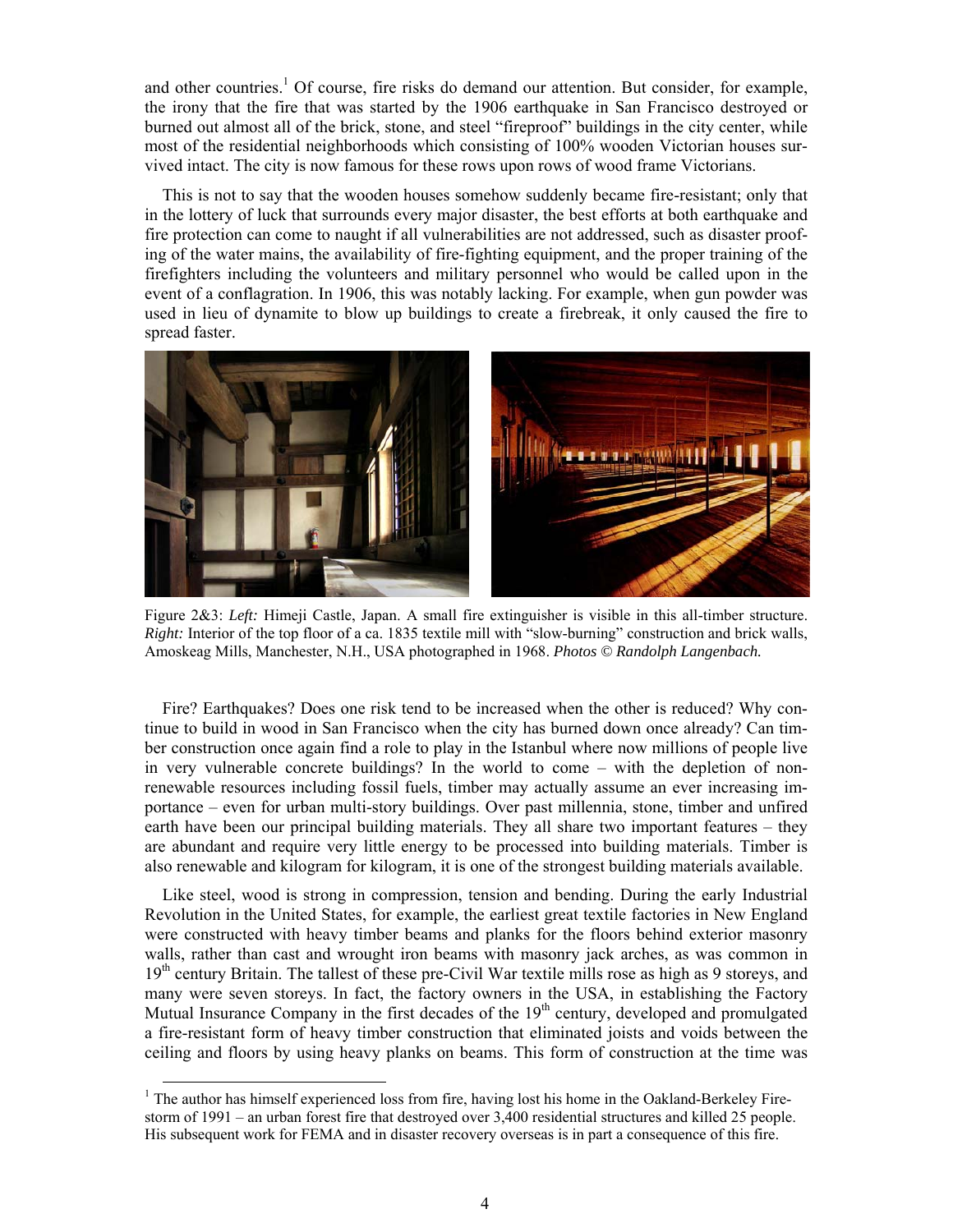called "slow-burning" construction, and it is the origin of what is now recognized in the current US and Canada based "International Building Code" as "Type IV, Heavy Timber." It is considered to have a lower risk of collapse from fire than unprotected steel.

An additional interesting piece of this history of the use of wood in the USA for the internal structure of massive tall factory buildings is that wood replaced the earlier use of cast iron for the columns. The precipitating event occurred in 1852, when a miscast cast iron column cracked and broke in the Pemberton Mill in Lawrence, Massachusetts, leading to the sudden progressive collapse of the fully occupied building. Timber, rather than cast iron, became favored for the columns as well as the floors after this event, and complete timber slow burning construction remained common for the interiors of factory buildings in the United States well into the 20<sup>th</sup> century.

# 4 **TYPOLOGIES OF TIMBER CONSTRUCTION**

A survey of both contemporary and historical timber building typologies can be divided into two basic classifications: (1) those where the entire above ground structure and enclosure system of a building consists of wood products except for plaster, nails and fasteners, and (2) those where the timber is used in combination with other materials such as masonry for the structure and enclosure of the buildings. This compilation can also be subdivided into buildings where timber is used for both the horizontal and vertical load bearing structural system, or only for the horizontal spanning members, with other materials such as masonry, cast iron, or steel used for the vertical walls and columns.

## 4.1 *All-wood Construction:*

At least in non-tropical areas, the oldest form of timber construction, quite possibly, was not a timber frame structure, but rather, a log cabin. Such solid wall structures, where undressed logs are laid up like masonry, avoid the need for sawing technology to cut the tree trunks into boards. Although profligate in the use of wood, log structures required no nails or other metal hardware and tools other than an ax to fell the tree and notch the logs. Nor was it necessary to know much about engineering or timber craftsmanship, such as that found in the ancient Chinese and Japanese pagodas which were constructed to great heights without nails.

Improvements in the technology for sawing and the making of nails allowed for the propagation of timber frames with smaller timber sizes. Frames, of course, are much less wasteful in the use of wood than log structures. Timber frames may be braced for lateral forces or designed to rely on masonry walls for horizontal stability. In Chinese and Japanese temples and pagodas, for example, lateral bracing was also accomplished using the bending strength of the timber beams slotted through the columns or the use of elaborate systems of brackets, thus avoiding the diagonals - while at the same time increasing the flexibility and resilience of the structure over that of most conventionally braced frames.

The development of timber stud frame construction known originally as the "balloon frame," originated in the United States around Chicago shortly before the middle of the  $19<sup>th</sup>$  century. This has now evolved into what is known as the "platform frame." It invention came at a time when saw mill technology had been refined sufficiently to easily convert logs into boards and beams of consistent dimension and small cross-section. In balloon frame construction, all of the timber structural parts of a building except for the horizontal spanning members (beams, joists, and rafters) are framed with nothing larger than 2 inches  $x$  4 inches (5cm  $x$  10 cm) in crosssection. Also influential on the proliferation of balloon frame construction was the invention of the wire-cut nail, which greatly increased the availability of nails at lower prices. Machine-made steel wire-cut nails were invented in about 1850, rapidly replacing the blacksmith's hand-forged iron nails. Prior to wire-cut nails, people would often light older houses on fire simply to recover the precious nails. Now machines can produce 700 nails a minute.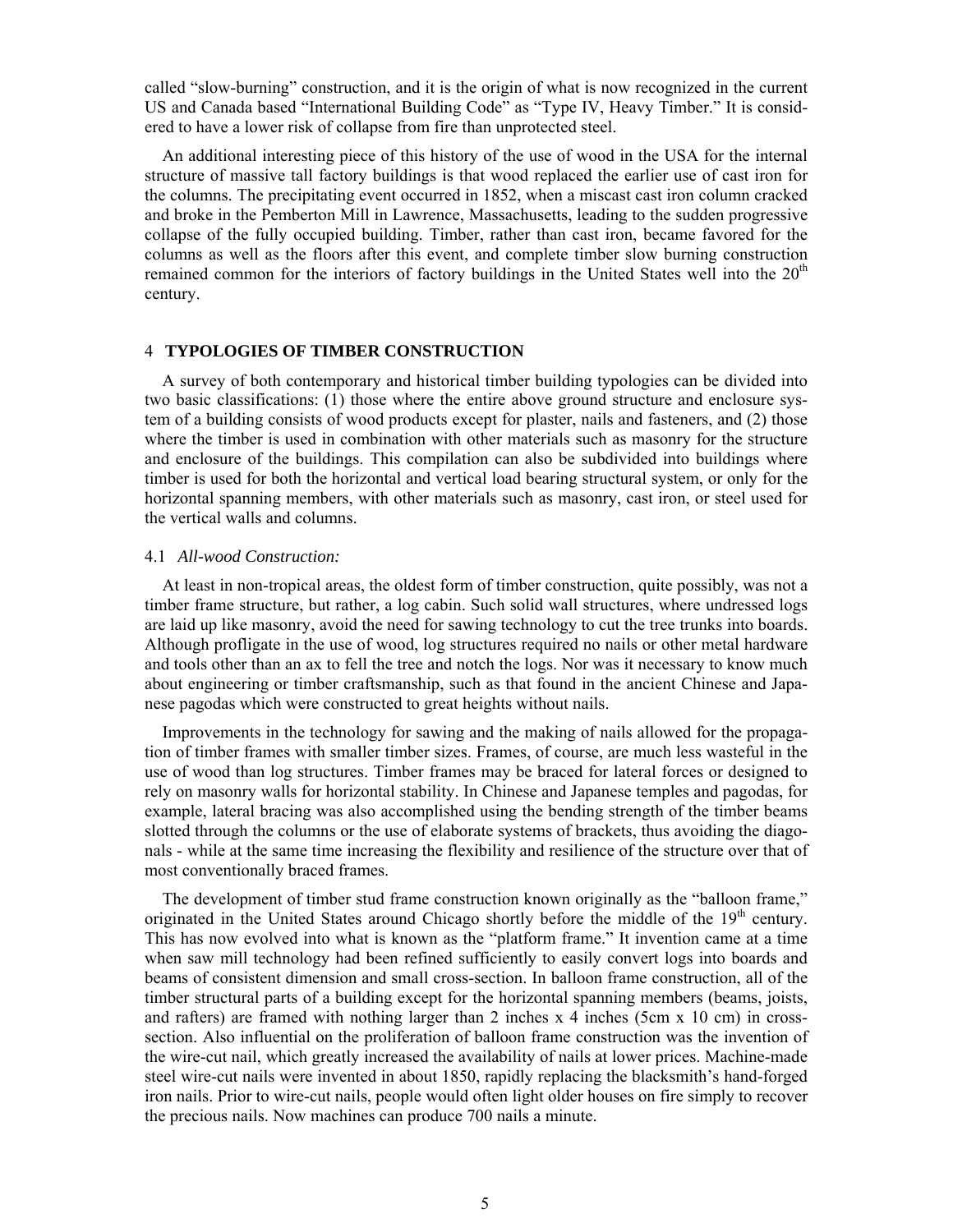This semi-industrialization of timber building materials and the efficient cutting of wood into timber members of radically smaller cross-sections vastly increased the efficiency and economy of building in timber. Counter-intuitively, stud frame timber buildings have proved to be more resilient against lateral forces than the traditional braced heavy timber frames that preceded them. There are examples of stud-frame houses that have survived a roll down a hillside after having been undermined, or even remained intact when swept downstream in floods. In contrast, in Japan, where heavy timber braced frame construction has continued to be used, timber houses collapsed by the hundreds in the 1995 Kobe earthquake.



Figure 4&5: *Left:* Hand sawing of log into boards, 2006, a still common practice in rural Kashmir, India. Photo by ©Abbid Hussain Khan for INTACH. *Right:* Balloon frame house washed downstream but remained intact when dam burst in Jonestown, Pennsylvania, 1889 killing 2209 people.

## 4.2 *Mixed Construction with Wood*

Timber construction continues to be common only in timber-abundant areas like North America, parts of Switzerland, Scandinavia and parts of Asia. When looked at worldwide, the construction of permanent buildings completely out of timber is quite rare. Historically, prior to the invention of power saws to mill whole trees into boards as well as beams, the task of working each piece with hand tools discouraged builders from using timber for cladding. Masonry thus more easily served for the construction of walls, while timber was eminently suitable for beams and rafters. Over the centuries, many a tall structure such as towers for military purposes or belfries on churches, or minarets on mosques have stormed the heavens with their height – and timber for the internal structure was often an essential component in their construction. In addition to masonry bearing-wall construction with timber floors, it became common in many areas of Europe and parts of Asia to build complete frames out of timber and use the masonry as an infill, as in what in England came to be called "half-timber" construction.

Whether in  $16<sup>th</sup>$  century Elizabethan England, or early  $20<sup>th</sup>$  century Turkey and Kashmir, the use of masonry or wattle and daub as an infill in a complete timber frame has demonstrated a practical way of combining the assets of both materials by allowing the timber frame to serve not only as the internal structure, but also support the exterior masonry walls, thereby reducing the thickness and weight of the masonry to the short dimension of a single brick, usually about 10 cm for fired bricks, and somewhat more for adobe bricks. Infill wall timber buildings thus have much lighter and thinner walls than masonry bearing-wall structures, and are thus more economical and easily constructed than masonry bearing-wall buildings. Also, a not often recognized fact is that this form of construction was as the precursor to the first generation of wrought iron, and, later, the steel, skeleton frame skyscrapers. Until well into the  $20<sup>th</sup>$  century, the skeleton frames were infilled with masonry. This infill not only served as the walls and partitions, but it also braced the frame against lateral loads. (Langenbach 2006)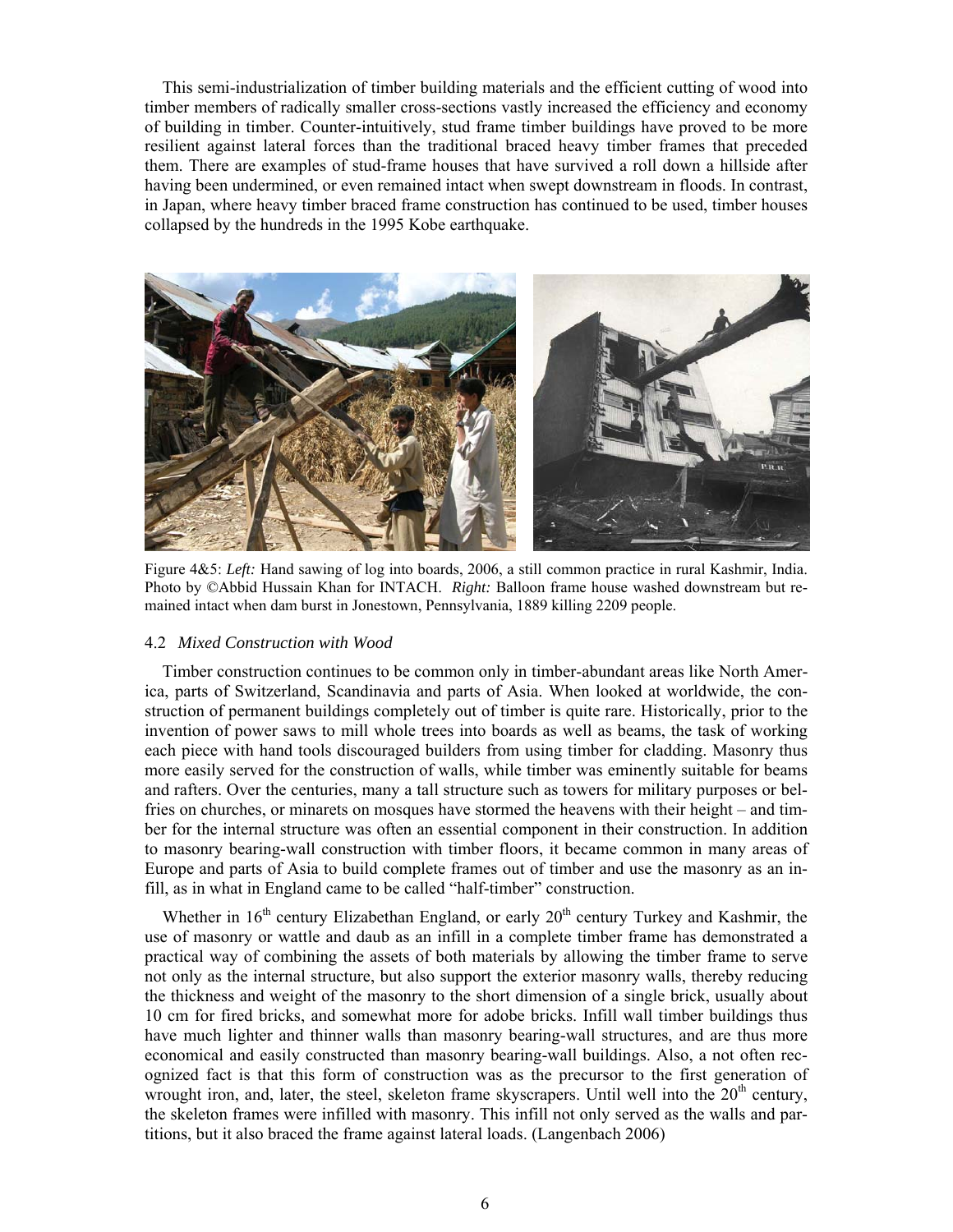

Figure 6&7: *Left:* Houses of traditional timber with mixture of timber-laced masonry (known locally as *taq*) and timber frame with infill masonry construction, (known locally as *dhajji dewari* or "patchquilt wall" in old Persian) in Srinagar, Kashmir. *Right:* Partial demolition of *dhajji dewari* house reveals the timber frame and thin masonry wall construction. *Photos © Randolph Langenbach.* 

# 5 **TALL TIMBER BUILDINGS IN HISTORY**

Older examples of tall timber buildings include a variant of half-timber construction unearthed from the volcanic debris in Herculaneum, revealing that this construction may have been common in Roman times. When archeologist Amedeo Maiuri of Herculaneum dug up a house with an infilled timber frame in the 1930's, he identified it as the ancient masonry construction typology described by Vitruvius as "*Craticii*" or "*Opus Craticium."* While the house in Herculaneum is only two storeys, it may hold a clue as to how much of Rome may have been constructed in the classical era where tenements, known as *insulae,* rose to seven or eight storeys to house a population that grew to a million in an area much smaller than modern Rome because it was confined to the area protected by the ancient city walls. Masonry bearing-walls on what are known today to have been the footprints of some of these ancient buildings would have been too thick at the base to fit with sufficient space left over for habitable rooms. It is thus likely that the Romans constructed many of these tall buildings with infill masonry on timber frames to heights which exceeded what is allowed by any standard building code in any country today. (Langenbach, 2007)

Moving forward in time by approximately thousand years and around the globe to China, one can find an ancient structure completely made of wood referred to earlier that is still extant after almost a millennium of earthquakes, wars and exposure to the elements: the Sakyamuni Pagoda of the Fogong Temple in Ying County. More commonly referred to as the Yingxian Wooden Pagoda, it was constructed in 1056. The pagoda is nine storeys in height, including four storeys that are hidden behind the pagoda roof structures, but this number of storeys hides its most as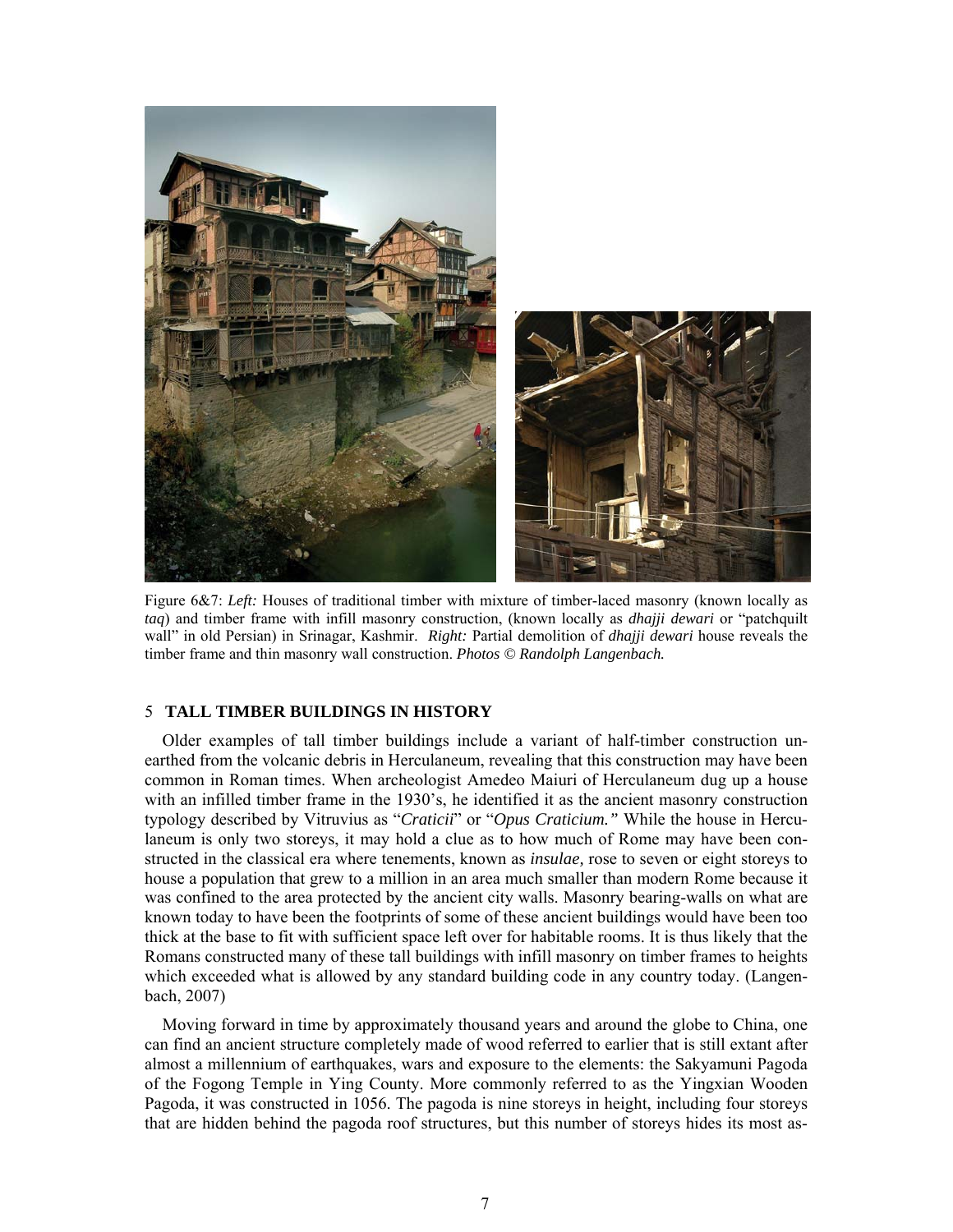tonishing metric: including its 10 meter high top spire, it is 67.31 meters (221 feet) high. This means that it may be the second tallest extant wooden building in the world today, exceeded only by the Sapanta-Peri Monastery Church in Romania, a building constructed 944 years later. It appears that this 2003 church itself took over the honor of Europe's tallest wooden structure from another Romanian church, the Bârsana Monastery Church, constructed almost 300 years earlier in 1720.



Figure 8&9: *Left:* The 67 meter high Sakyamuni Pagoda, constructed in 1056, China. *Photo by Gisling (Wikipedia GFDL) Right:* The 75 meter high Săpânta-Peri Monastery, Romania, constructed in 2003. *Photos ©Luca Florin Gheorghe, www.poze-romania.ro; combined into one by Randolph Langenbach.* 

Incredibly, if one were to limit one's comparison to multi-story wooden structures, and not include the thin spires on either the Săpânța-Peri Church or the Sakyamuni Pagoda, the Pagoda under this simple criteria is most probably the tallest multi-story building in the world either entirely out of wood or with its entire interior and exterior weight-bearing structure out of timber.

The Sakyamuni Pagoda is reported to have survived as many as 40 earthquakes in its long life. These records indicate these may have included two above a Richter magnitude 7 and six between a magnitude 6 to 6.9. *Yingzhou zhi* records show a total of seven earthquakes between the years of 1056AD and 1103AD. It even managed to survive the over two hundred rounds shot into the temple during the 1937-45 Second Sino-Japanese War (Frank Lam, 2008)

The structure of this temple shares with other wooden Buddhist Pagodas throughout Asia a system timber framing braced with layers of brackets, all notched and mortised together without the use of any nails or bolts, which has proven to be very resistant to earthquakes because of its flexibility and redundancy, and also the friction damping from the cribbage-like system of timber layers. In fact, its longevity may be partly a result of its lack of iron or steel nails and other hardware, which would have been subject to corrosion.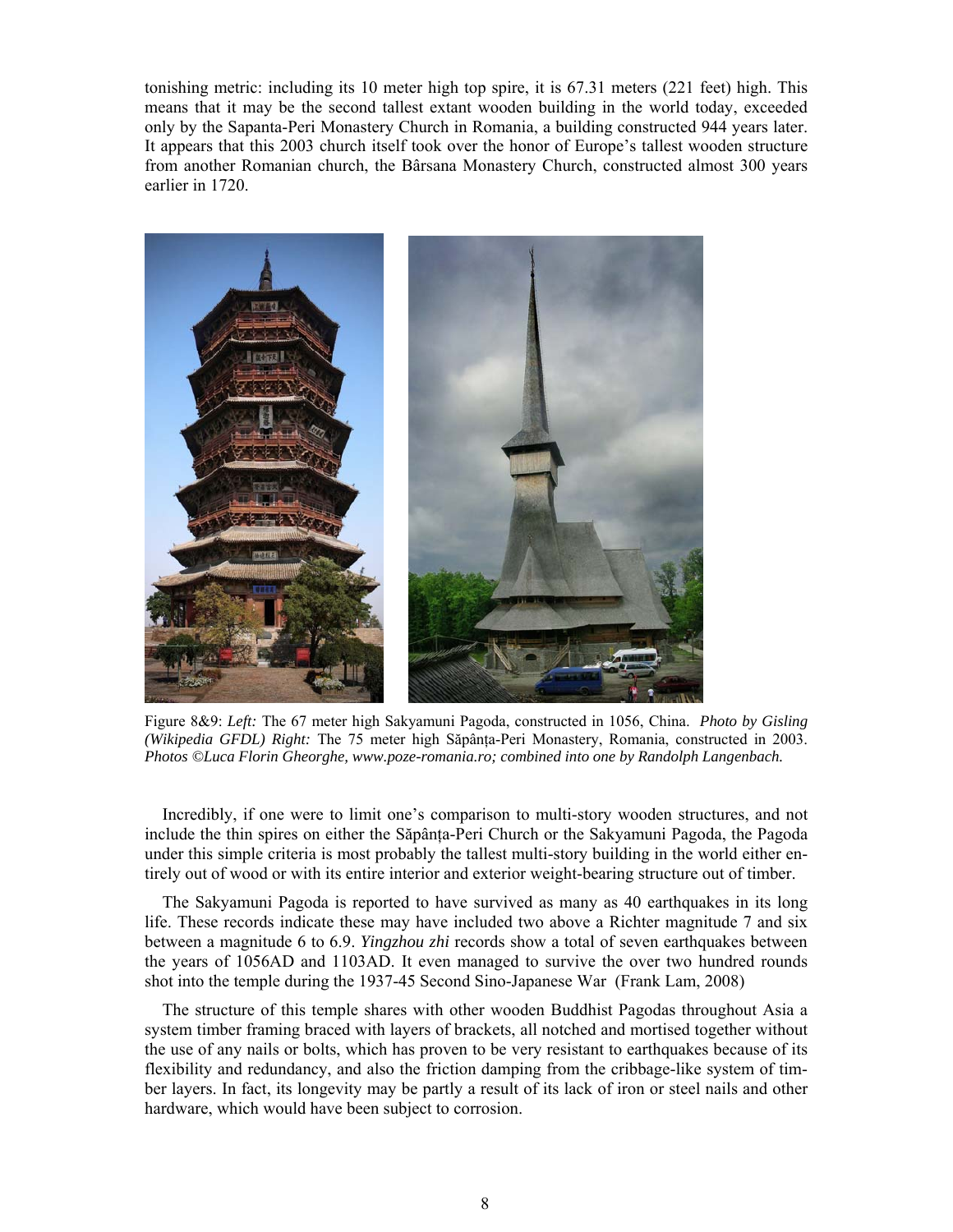Moving forward to 1709, one finds yet another still extant iconic wooden structure of giant proportions: the Daibutsu-den or Great Buddha Hall of the Todaiji Temple in Nara, Japan. In this case, the still extant structure is 57 m long by 50,4 m wide by 48,6 m high, is actually 30% shorter than its short-lived predecessor constructed in 1692 that reportedly was 88 m by 51 m, by 48,5 m high. Although not taller than the Sakyamuni Pagoda, the Todaiji Buddha Hall, which in 2009 is exactly 300 years old, is frequently cited even by the Encyclopedia Britannica as the "largest wooden building in the world."



Figure 10&11: *Left:* Daibutsu-den, Todaiji Temple, constructed in 1709, Nara, Japan. *Right:* Hanger 2, Moffet Field, near San Jose, California. *Photos © Randolph Langenbach*.

Despite this claim, the Todaiji Temple has long been eclipsed, not by one, but by 17 timber structures. Not only that, each of these structures had only a single room entirely without any interior columns! During World War II, when steel was in short supply, seventeen "airdocks," were constructed on both coasts of the United States for helium filled blimps that were used to observe submarines in shipping lanes during the war. Nothing on this order of magnitude had been constructed in timber before, but a number of steel airdocks with a similar configuration had been constructed before the US entered the war. Each wooden one had a total of fifty-one Douglas Fir heavy-timber trusses resting on concrete foundations.

As of 2009, only seven of these airdocks remain, two of which are at Moffet Field near San Jose, California. Each of these is 340 meters long by 115 meters wide by 52 meters high (1,114 ft. by 378 ft. and 171 ft.). As many as six Todaiji Buddha Halls could fit in each of these when placed end-to-end. The only thing that would prevent a double row of 12 of them from fitting would be the constraints of the extruded parabolic shape of the airdocks, and the depth of the wood trusses. These airdocks are the largest clear-span wooden buildings ever built. If spires and steeples are not included, The Tillamook Hanger in Oregon is probably also the tallest wooden building in the world. Over 2.5 million board feet of Oregon Douglas fir were used, which saved over four thousand tons of steel. The cords were built up out of multiple sawn boards held together with steel split rings and bolts. All timbers were treated with fire-retardant salts. After the building of a prototype under the direction of the principal engineer of the Navy's Bureau of Yards and Docks, Arsham Amirikian, it took only a year to complete all 17 hangers. With over 2 million cubic meters (70 million cubic feet) of volume and more than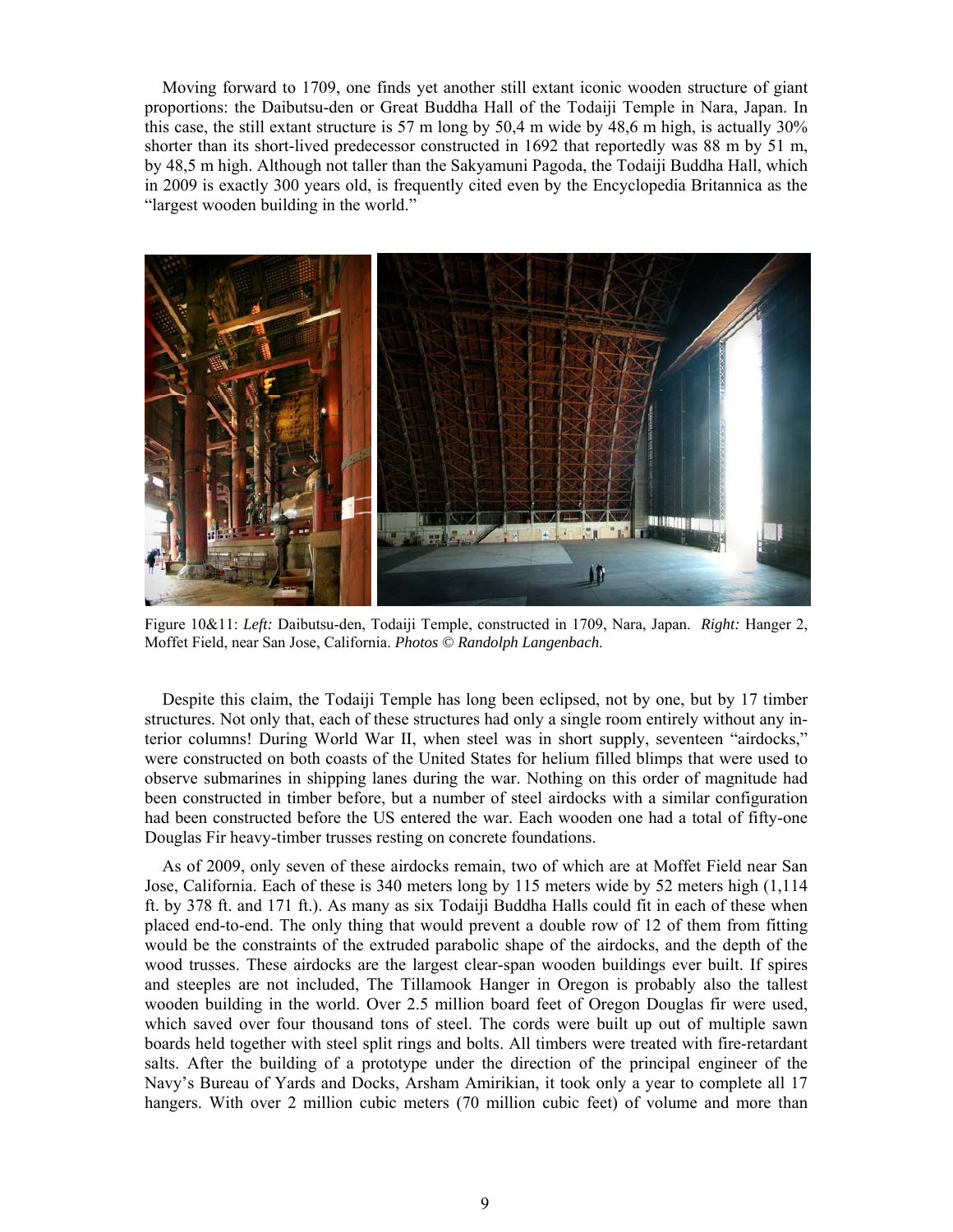nearly 40 thousand square meters (4.2 million square feet) of floor space, it is doubtful if any other wood structure in the world of any type is larger.

The airdocks bring us into the modern era, but these examples are monumental structures – first for religious devotion, and second, for military combat. What about multi-story residential structures? Certainly here height was for practical rather than for symbolic reasons, and restraints on height often had less to do with the limitations in the structural capacity of wood than on practicality. Until the invention in the  $19<sup>th</sup>$  century of the elevator, residential buildings exceeding five storeys push the limit of tolerance. This makes the height of the ancient Roman *insulae* particularly interesting, as some of these are believed to have exceeded that threshold.



Figure 12&13: *Left:* Five and six storey Medieval houses in the Marais District of Paris, France, constructed beginning in the  $14<sup>th</sup>$  century, redone to their present form by the turn of the  $16<sup>th</sup>$  century, and restored in 1967, revealing the timber that had been plastered over. *Right:* The Claremont Hotel, constructed in 1906 in Oakland, California, USA has 11 storeys of occupancy in its tallest portion, including assembly spaces. The stone at the base is veneer onto the timber structure. *Photos © Langenbach* 

In any case, these thresholds were again known to have been exceeded in some congested Medieval towns, where again, as in Rome, the need for city walls drew a fixed perimeter around the town leaving the only direction for expansion to be up. As in Rome, the timber frame with masonry infill known in French as *colombage*, or in German as *Fachwerk*, proved to be suitable for tall construction because it eliminated the need for thick masonry walls at the base of the structures where often the shop fronts demanded more openness. It was also more economical to build, and allowed for larger room sizes upstairs as well. In the earthquake hazard areas in Eastern Europe, Greece, Turkey, and Kashmir, this form of construction continued to be used up well into the 20<sup>th</sup> century. In Portugal and Italy, a variant of it was "invented" and promulgated after the devastating Lisbon earthquake of 1755 and Calabria earthquake of 1783 specifically because of its earthquake resistance. (Langenbach, 2007 & 2009)

In the competition for the tallest and largest residential buildings, moving forward in time, but again looking at 100% wood frame construction, one must acknowledge the contribution made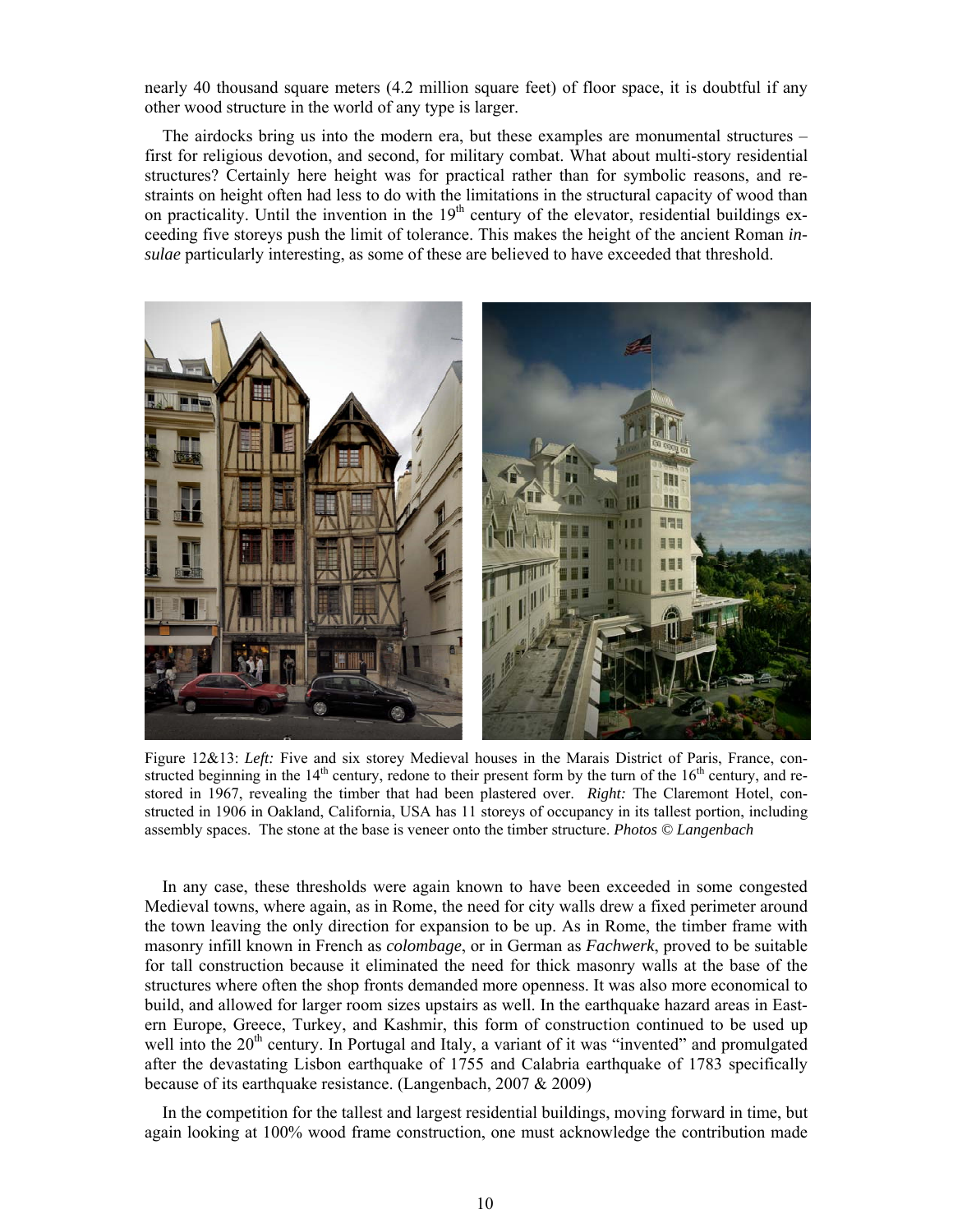by the larger examples of late nineteenth and early twentieth century timber frame hotels constructed in the United States and Canada. Before it was dismantled and burned in 1962, the Canyon Hotel in Yellowstone National Park, which was nearly a mile around its perimeter, was claimed to be the world's largest wooden building (again ignoring the airdocks). The still extant Claremont Hotel in Oakland, California, constructed in 1906, has 279 rooms plus conference facilities on 10 occupied floors that rise approximately 36.6 meters (120 feet) from the foundation to the roof on its downhill side, with a central tower that is approximately 160 feet (49 meters) from foundation to top, equal to the height of the Great Buddha Hall of the Todaiji temple and nearly the height of the World War II airdocks.

### 6 **TALL TIMBER BUILDINGS IN THE PRESENT DAY**

Moving ahead to the present, just as the war-time shortage of steel was the stimulus for the use of wood for the vast parabolic arched trusses of the airdocks, the now the growing depletion of fossil fuels provides a stimulus to reexamine the potential of using wood for multistory urban buildings. In Hackney, a suburb of London, British housing developer Telford Homes constructed in 2008 a nine storey block of flats called the Stadthaus Tower (previously called Murray Hill Tower) entirely out of timber. The building was designed by Waugh Thistleton Architects with structural engineer Techniker Ltd. Rather than having a timber frame, its structure is of a solid wood wall system of cross-laminated wood panels pioneered by manufacturers KLH of Austria that "*are like giant pieces of plywood*." It is claimed that *"this will be the first building in the world of this height to construct not only load-bearing-walls and floor slabs but also stair and lift cores entirely from timber."* (Timber Building) KLH, the Austria-based manufacturer of the panels also did the erection. "*It took the four-man KLH construction crew just 27 days to erect the nine-story structure…[which] helped to compress the overall project schedule to just 46 weeks—40% shorter than if the team used traditional concrete frame construction*," according to the architect. The wood embodied in this structure *"stores over 181 tons of carbon, and…by not using a reinforced concrete frame, a further 125 tons of carbon are saved from entering the atmosphere. This is equivalent to 21 years of carbon emissions from a building of this size."* (David Barista, 2009)

In an article in Timber Building magazine, it is claimed that the 30 meter (100 ft) high, 9 storey Hackney building will be the world's tallest residential timber building, but as shown before with the Todaiji Buddha Hall, such claims are always risky. It is not as tall as the 103-year old Claremont Hotel described above, and there are likely to be other examples in North America built before modern building code restrictions.

In Norway, an even taller wooden structure, the "Barents House," is in the planning stage in the town of Kirkenes near Norway's border with Russia which is billed by the Barents Secretariat as *"a signature building for the Arctic border town of Kirkene. [which] will be the highest wooden building ever constructed, and made in line with the best possible environmental stan*dards." (Barents Observer, 2009) It is planned to be 16-17 storeys high, but no measurement is given. Figuring 12 foot floor to floor storeys, this will be about 57-60 meters or 188 -200 feet in height. While environmentally sustainable, again the claim to be the tallest is not credible since the thousand-year-old Sakyamuni Pagoda, the seven-year-old Sapanta-Peri Monastery Church, and possibly the Tillamook Hanger will remain taller.

Interestingly, the publicity for the yet-to-be-built Barents House mentions as the current record holder for the tallest wooden residential structure the 13 storey, 44 meter (144 feet) ownerbuilt house constructed by an eccentric post-Soviet era contractor, Nikolai Sutyagin. This house rose over the rural village (to the chagrin of his neighbors) like a mine shaft elevator head. Much of it was constructed of sawn logs notched and assembled like a log cabin. Sutyagin began the project in 1992, but then, having lost his money and been subjected to jail time, was never be able to finish it, and it was demolished in 2008-09 by order of the authorities. (A. Blomfield, 2007)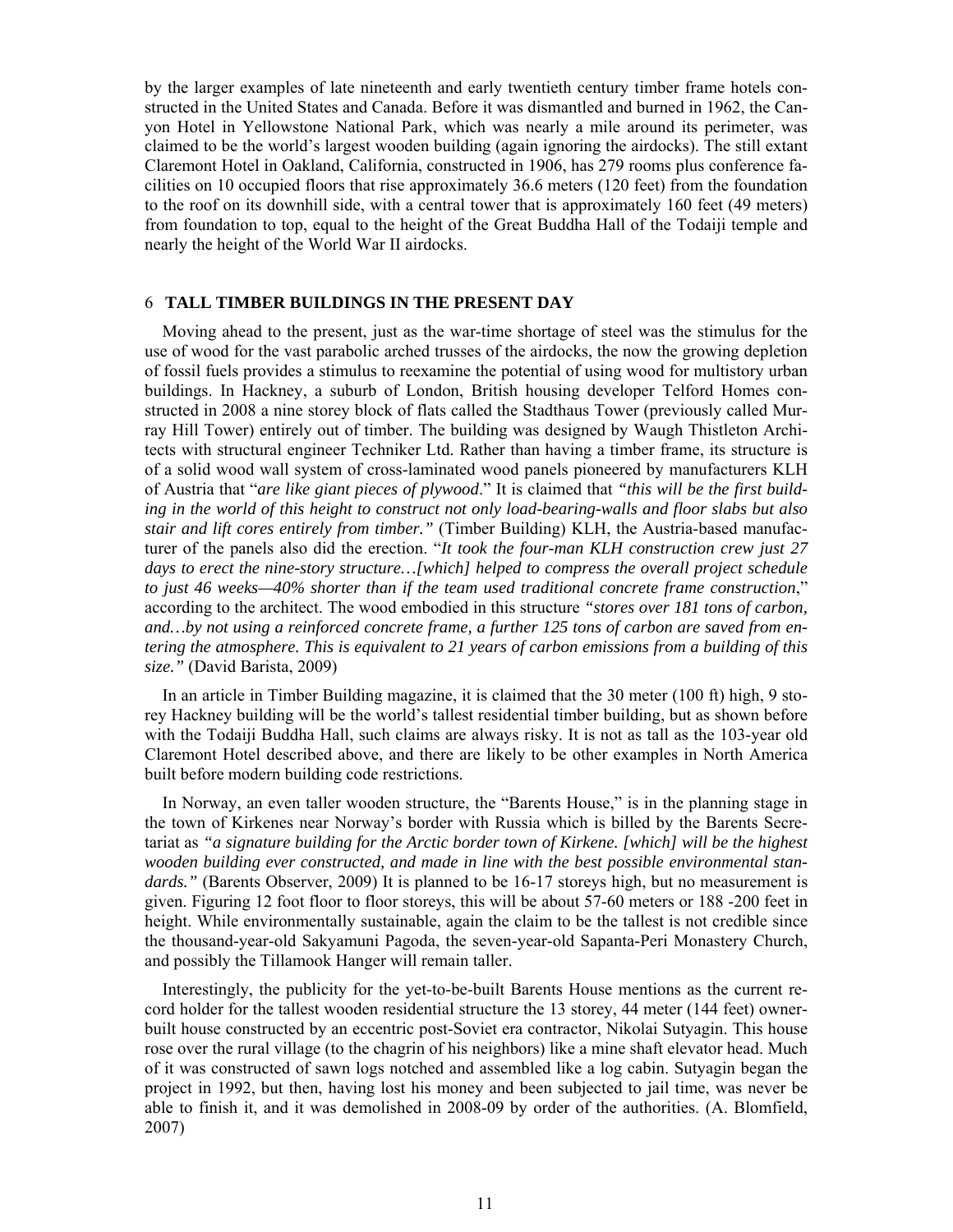| <b>DATE</b>       | <b>TALLEST TIMBER BUILDINGS (tallest at top)</b>        | <b>Story</b><br>height | height<br>(meters) |
|-------------------|---------------------------------------------------------|------------------------|--------------------|
| 1935              | Gliwice Radio Tower, Poland (not a building)            | N/A                    | 118                |
|                   |                                                         |                        |                    |
| 2003              | Săpânța-Peri Church, Romania                            | N/A                    | 75                 |
| 1056              | Sakyamuni Pagoda, Yingzian, China                       | 9                      | 67                 |
| 1720 (moved 1802) | Bârsana Monastery, Romania                              | N/A                    | 62                 |
| proposal          | Barents House, Kirkenes, Norway                         | 17                     | 60                 |
| 1942-3            | Tillamook Hanger, Oregon, USA                           | N/A                    | 58.5               |
| 1942-3            | Hanger 2&3, Moffit Field, California, USA               | N/A                    | 52                 |
| 1942-4            | Four other extant timber Airdocks of similar dimensions | N/A                    |                    |
| 1906              | Claremont Hotel, Oakland, Ca. USA (Tower)               | 10+Cupola              | 49                 |
| 1709              | Daibutsu-den, Todaiji Temple, Japan                     | N/A                    | 48.6               |
| 1992-d.2008       | Sutyagin House, Russia (demolished)                     | 13                     | 44                 |
| 1890              | St. Georges Anglican Catholic Church, Guyana            | N/A                    | 43.5               |
| 1893-d.1995       | St. Paulus Church, San Francisco, USA (burned)          | N/A                    | 43.5               |
| 2008              | Stadthaus, London, U.K.                                 | 9                      | 30                 |
| started 1992      | Tennessee Tree House, USA                               | 10                     | 29.5               |

Table 1: Tallest Timber Buildings. (NOTE: The research possible for this paper may miss a number of buildings that belong in the list. If any reader knows of other examples, please send them by email to ran@conservationtech.com .)



Figure 14: The 13 storey, 44 meter high single-family house constructed by Nikolai Sutyagin for himself and his wife in Arkhangelsk, Russia. It was never completed before it was demolished in 2009. *Photo taken in 2004 by © Yury Kiselev, Panoramio.com*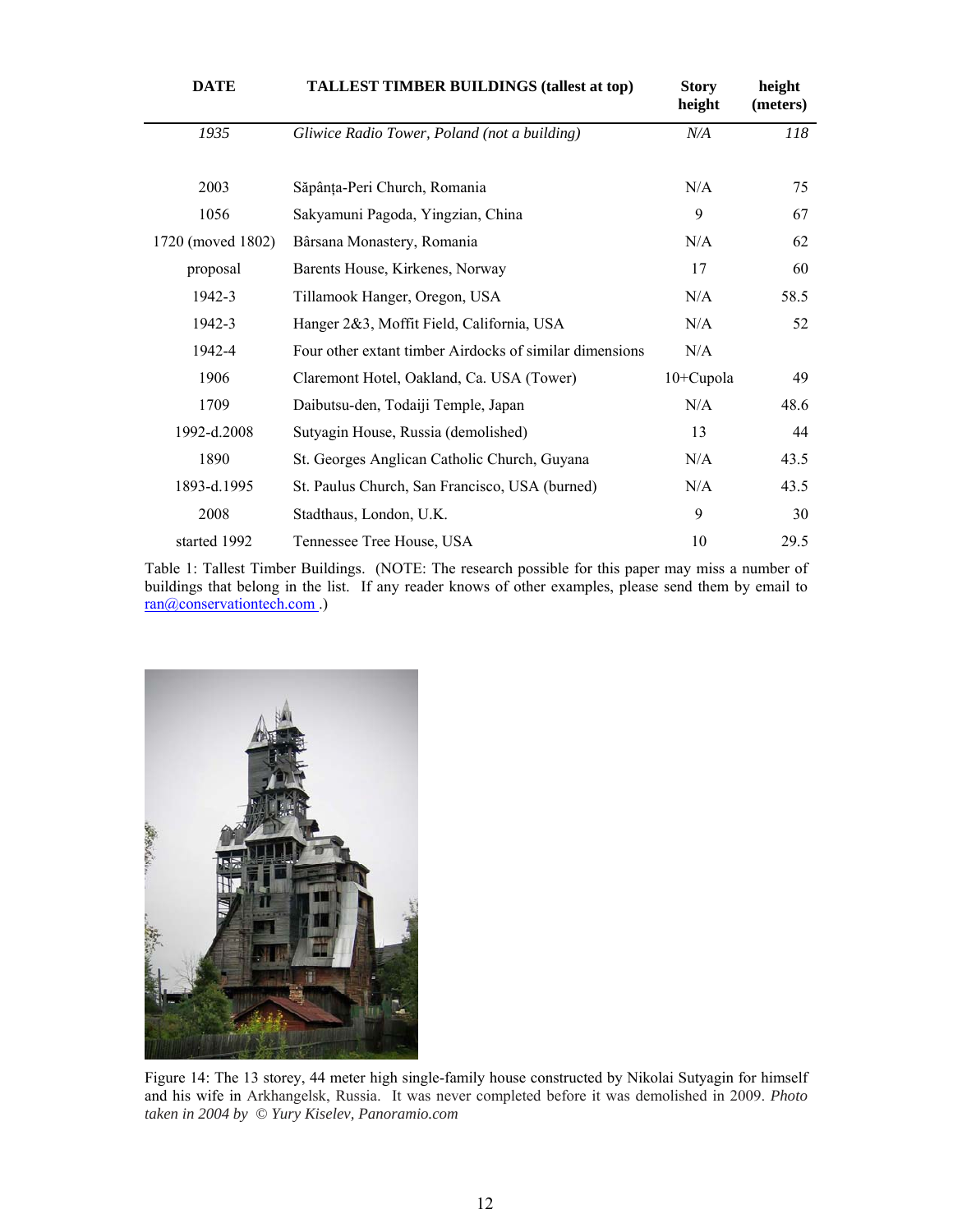

Figure 15&16: This dirt poor Pakistan Kashmir farmer who is rebuilding his house in the traditional *dhajji dewari* construction after the 2005 earthquake destroyed his rubble stone house. Not only is he doing the construction, but he is milling his own timber on the large old band saw visible in the photo of the interior on the right. *Photos © Randolph Langenbach*

## 7 **CONCLUSION**

The question of whether new residential structures are the tallest or largest on record is not so significant as the fact that they are new – as they have broken through the psychological and legally imposed barriers that have come with the concerns over fire safety combined with the perception that wood is inferior to steel or reinforced concrete. It is, in a way, emblematic that the Stadthaus Tower is not a frame, but a solid wall structure (the structural system for the Barents House is not yet described in their publicity). The use of cross-laminated boards for the structural system of mid-rise buildings is as radical a change in timber construction as was the invention of the balloon frame in the mid-19<sup>th</sup> century. In one move, timber construction is been both made more fire resistant and produced by a highly industrialized building delivery system – not unlike tunnel-form multi-story concrete construction. Better than that, wood construction continues to be lighter in weight while strong, flexible and resilient - all attributes that have distinguished it long before the modern era.

While the Hackney block of flats in Britain and presumably the Barants House in Norway are examples of industrialized forms of construction dependent on modern manufacturing plants, as well as site based construction, this stands alongside rather than supersedes the attribute of timber construction mentioned in the beginning – that it is far more easily accessed and understood by ordinary people in rural environments building their own shelters. It is comparatively so easy to use and so forgiving that, more than any other material, it can enable relatively untrained people to construct their own homes and work places – itself a basis for bringing a certain kind of independence, well being, and self-respect for millions of people around the world.

Perhaps nothing can better demonstrate this than eccentric structures like the Sutyagin House in Russia, or also a 97 foot high "tree house" in Tennessee, USA, a 17 year and continuing project by Horace Burgess, a now 60 year old landscape architect. Burgess reports that a vision came to him in 1993 from God: *"If you build me a treehouse, I'll see you never run out of material.*" Constructed entirely from recycled wood, (and presumably without engineering calculations), the project cost Burgess only about \$12,000 by July 2007 after being topped out by a bell